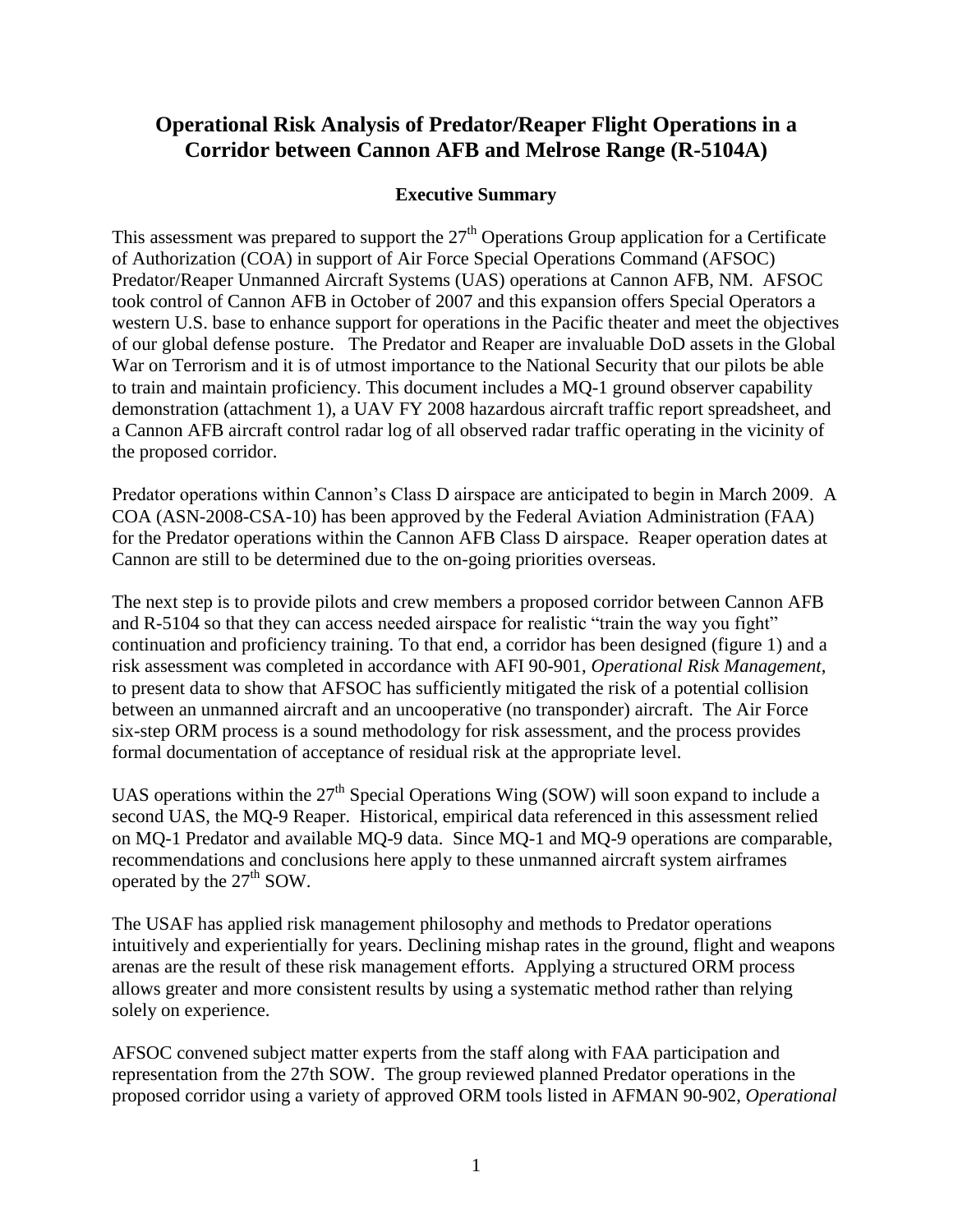*Risk Management Guidelines and Tools*, to complete a thorough assessment which included all six steps required in the ORM process:

- Identify the Hazards: apply appropriate hazard identification techniques to identify hazards associated with the proposed operation or activity.
- Assess the Risk: apply quantitative or qualitative measures to determine the probability and severity of adverse outcomes associated with exposure to identified hazards.
- Analyze Risk Control Measures: evaluate specific strategies and controls that reduce or eliminate risk. Effective mitigation measures reduce one of the three components (probability, severity or exposure) of risk.
- Make Control Decisions: choose the best control or combination of controls based on the analysis of overall costs and benefits, and formally accept any residual risk.
- Implement Risk Controls: once control measures have been selected, an implementation strategy must be developed and carried out.
- Supervise and Review: leaders at every level must fulfill their respective roles in ensuring controls are sustained over time; once controls are in place, the process must be periodically re-evaluated to ensure its effectiveness.

This ORM assessment resulted in the following conclusions:

- 1. AFSOC is able to safely conduct Predator flight operations within the proposed corridor.
- 2. AFSOC has implemented mitigating actions to address the shortfalls of unmanned aircraft with respect to 14 CFR Part 91.
- 3. The risk mitigation in place results in a residual risk level of *Medium* in accordance with governing Air Force guidance. This equates to a level of "extremely remote" in accordance with FAA guidance. The primary hazards contributing to the risk of mid-air collision and loss of aircraft or loss of life have been considered and mitigated. In accordance with guidance in AFI 90-901 and the AFSOC supplement, this level of risk may be accepted at the Squadron Command level. This assessment is prepared for AFSOC/A3 review to document command acceptance and approval of the ORM process.
- 4. Predator operations must be periodically reviewed to verify that previously instituted mitigation measures are validated and remain effective.
- 5. Predator operations must be periodically reviewed when technological solutions become available to further mitigate risk. Technological solutions should not be mandated, but systematically reviewed to determine when it is economically feasible and mission supportive.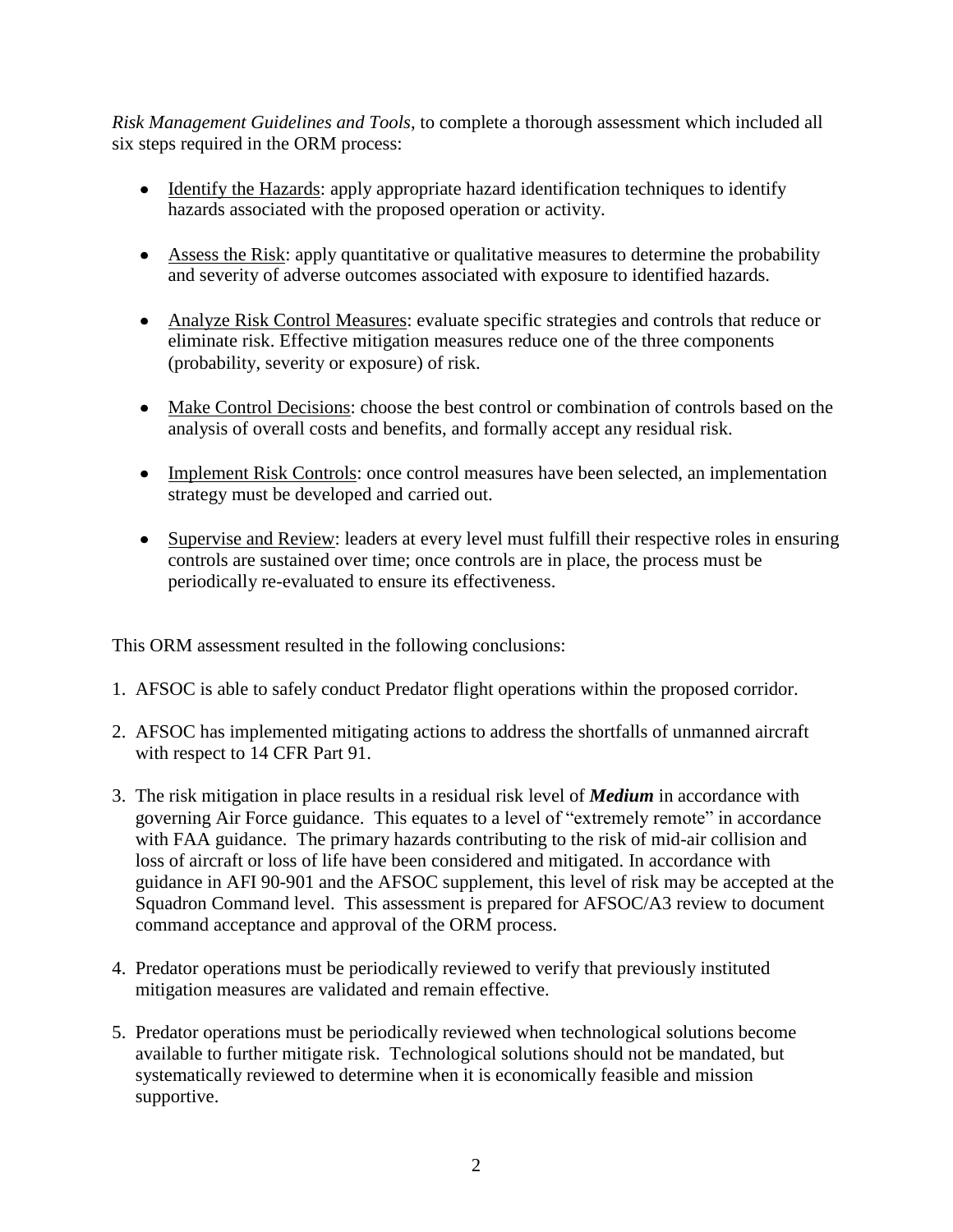6. The implemented mitigation measures support the 27th OG application for a COA in support of AFSOC operations in a corridor between Cannon AFB and R-5104A.



Figure 1. Proposed Corridor.

## **Hazard Analysis**



Hazard identification is the foundation of the ORM process. Hazards were identified as associated with the following three categories IAW AFMAN 90-902: Mission Degradation, Personal Injury or Death, and Property Damage. This analysis focused on hazards associated with potential mid-air collision between an unmanned aircraft and both cooperative and noncooperative aircraft within a defined corridor between Cannon AFB and R-5104A. Formal hazard identification tools included Operational Analysis and Preliminary Hazard Analysis, and Logic Diagrams. Mission/Task Analysis was accomplished through a review of current and planned Cannon AFB Predator operations, as well as a thorough review of mishap data from the FAA, NTSB, and Air Force Safety Automated System (AFSAS). Current guidance was reviewed including applicable Air Force Instructions, FAA regulations, operating instructions,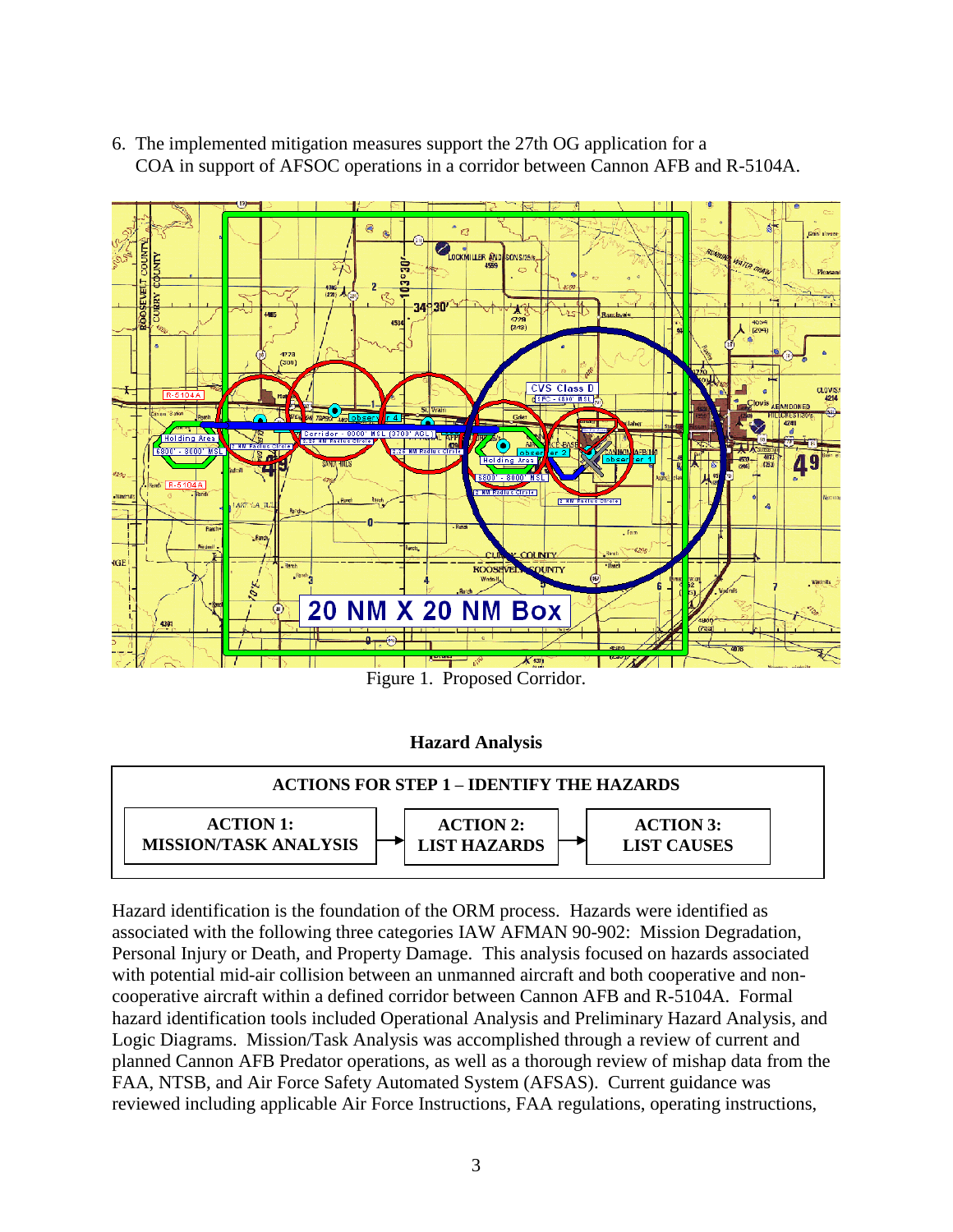checklists, briefing guides, syllabi, FCIFs, NOTAMs, and policy letters. Major mission tasks were grouped into subsets based on mission phase and charted in time sequence with hazards, and factors that could generate hazards, identified based on the deficiency to be corrected and mission and system requirements. This yielded a listing of inherent hazards or adverse conditions which could contribute to the possibility of a midair collision. Analysis also examined interfaces between or among individual elements. Major mission phases included the mission planning phase, takeoff through departure, enroute maneuvering, return to base, traffic pattern operations, and post-flight.

Following the Operational Analysis, the group completed a Preliminary Hazard Analysis (PHA) to consider risk in the major mission phases and to prioritize follow-on hazard analyses. The PHA produced three groups of hazards for follow on study divided into mission planning hazards, external hazards, and in-flight hazards as summarized in table 1 below.

| <b>Preliminary Hazard Analysis</b> |                                   |                                      |  |
|------------------------------------|-----------------------------------|--------------------------------------|--|
| <b>Mission Planning Hazards</b>    | <b>External Hazards</b>           | <b>In-Flight Hazards</b>             |  |
| 1. UAS systems failures            | 1. Weather/Wind/Icing             | 1. Conflict with other traffic       |  |
| 2. Improper Command link settings  | 2. Improper Route                 | 2. UAS Mechanical failure            |  |
|                                    | Planning/Scheduling               |                                      |  |
| 3. Improper Communication system   | 3. Failure of Air Traffic Control | 3. UAS Software failure              |  |
| settings                           | Radar                             |                                      |  |
| 4. Inadequate Information display  | 4. Failure of Air Traffic Control | 4. Failure of Command Link           |  |
| systems                            | Communications                    |                                      |  |
| 5. Improper Mission Plan           |                                   | 5. Conflict during execution of lost |  |
| development                        |                                   | link procedures                      |  |
|                                    |                                   | 6. Position error                    |  |

| <b>Table 1: Preliminary Hazard Analysis</b> |  |  |
|---------------------------------------------|--|--|
|---------------------------------------------|--|--|

From the PHA, hazards which could contribute to a midair collision were mapped into a logic diagram to illustrate the connectivity and linkages between hazards (see Figure 2).

Results of the hazard analysis were reviewed using the 5 M model as a framework. This team focused on a successful Predator mission and potential failures that could result in a midair collision. The 5-M's stand for Man, Machine, Media, Management, and Mission. Man, Machine, and Media interact to complete a successful Mission. Management provides the procedures and rules governing the interactions between the various elements. Each element provides opportunities to manage risk. Groups of "machine" related systems failures (**A**) and "man" related pilot procedure errors (**B**) are common to both unmanned and manned aircraft in a potential mid-air collision scenario. However, absence of a pilot in the aircraft requires that these failures and errors are addressed in different ways. The hazard analysis produced a list of specific areas in each element that could contribute to a break down in the ability to see or detect a potential collision and to take action to maneuver or avoid the conflict through other means.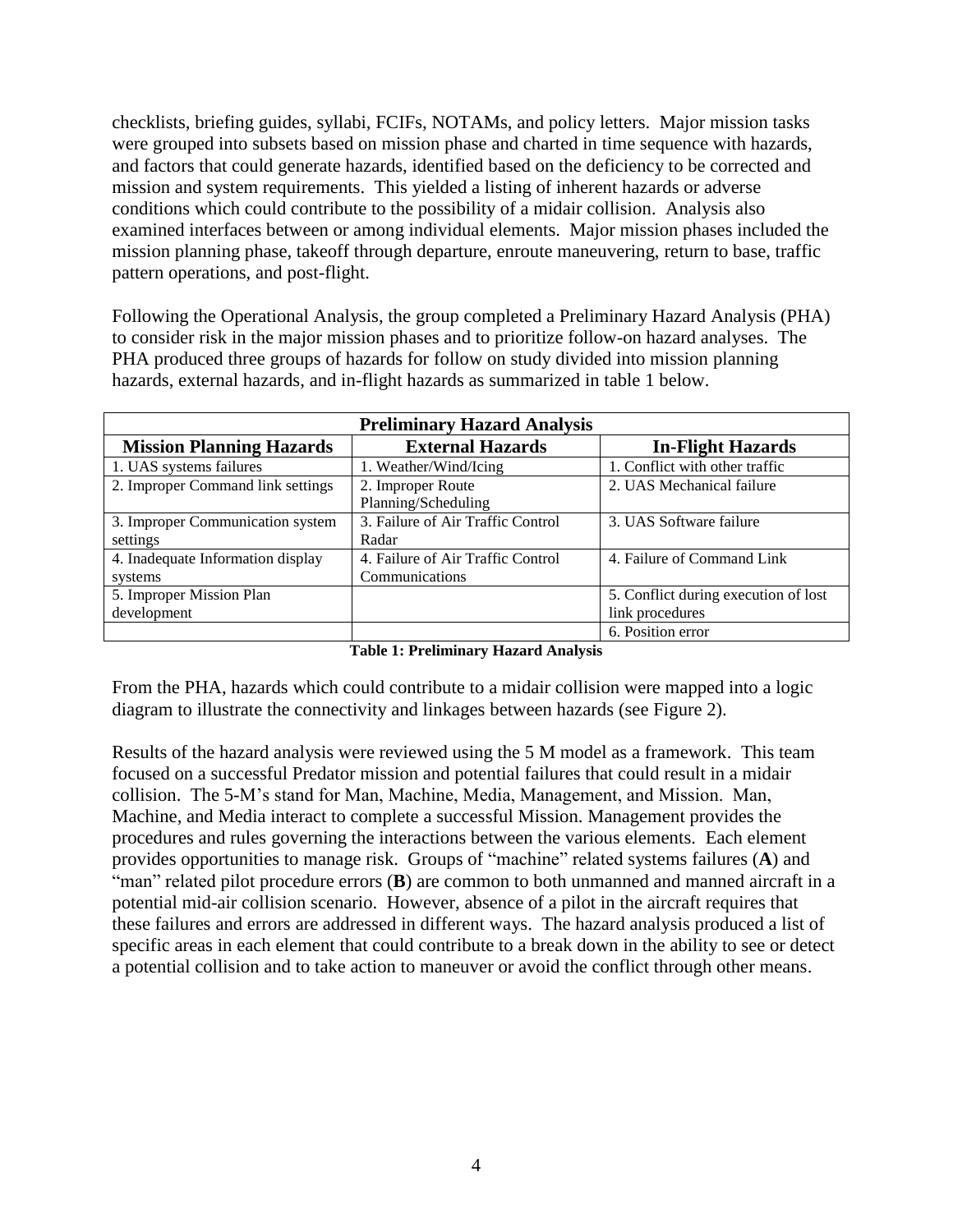### **Risk Assessment**



Risk assessment associates "hazards" with "risks". The various impacts of hazards were evaluated together with the likelihood of occurrence to produce a measurement of risk. Risks were then ranked into a priority order. Risk assessment examines three key aspects of risk: probability, severity, and exposure. Risk ranking requires making the best possible estimate of the probability, severity, and exposure of a risk compared to the other risks that have been detected. This relationship is illustrated in the risk assessment matrix below based on severity and probability categories defined IAW AFPAM 90-902.

|        | <b>Extremely High</b><br>High | Probability   |                |                 |             |               |
|--------|-------------------------------|---------------|----------------|-----------------|-------------|---------------|
|        | Medium<br>Low                 | А<br>Frequent | в<br>Likely    | c<br>Occasional | D<br>Seldom | Е<br>Unlikely |
| S<br>e | Catastrophic                  |               | $\overline{2}$ | 6               | 8           | 12            |
| v<br>е | Ш<br><b>Critical</b>          | 3             | 4              | 7               | 11          | 15            |
| r      | Ш<br>Moderate                 | 5             | 9              | <b>10</b>       | 14          | 16            |
| t<br>y | IV<br>Negligible              | <b>13</b>     | 17             | 18              | 19          | 20            |

| <b>Severity</b>     |                                                                                          |  |  |  |
|---------------------|------------------------------------------------------------------------------------------|--|--|--|
| <b>CATASTROPHIC</b> | Complete mission failure, death, or loss of system                                       |  |  |  |
| <b>CRITICAL</b>     | Major mission degradation, severe injury, occupational illness or major system damage    |  |  |  |
| <b>MODERATE</b>     | Minor mission degradation, injury, minor occupational illness, or minor system damage    |  |  |  |
| <b>NEGLIGIBLE</b>   | Less than minor mission degradation, injury, occupational illness or minor system damage |  |  |  |
| <b>Probability</b>  |                                                                                          |  |  |  |
| <b>FREQUENT</b>     | Continuously experienced in a fleet, or often in the life of a system                    |  |  |  |
| <b>LIKELY</b>       | Occurs regularly in fleet, or several times in the life of the system                    |  |  |  |
| <b>OCCASIONAL</b>   | Occurs several times or will occur in the life of the system                             |  |  |  |
| <b>SELDOM</b>       | Can be expected to occur or <i>may</i> occur in the life of the system                   |  |  |  |
| <b>UNLIKELY</b>     | Unlikely but could occur in the life of the system                                       |  |  |  |

**Figure 2: AFSOC Risk Assessment Matrix**

Probability has been determined through a combination of estimates and actual numbers, when available. Severity levels were assigned based on the most reasonable, credible mishap scenario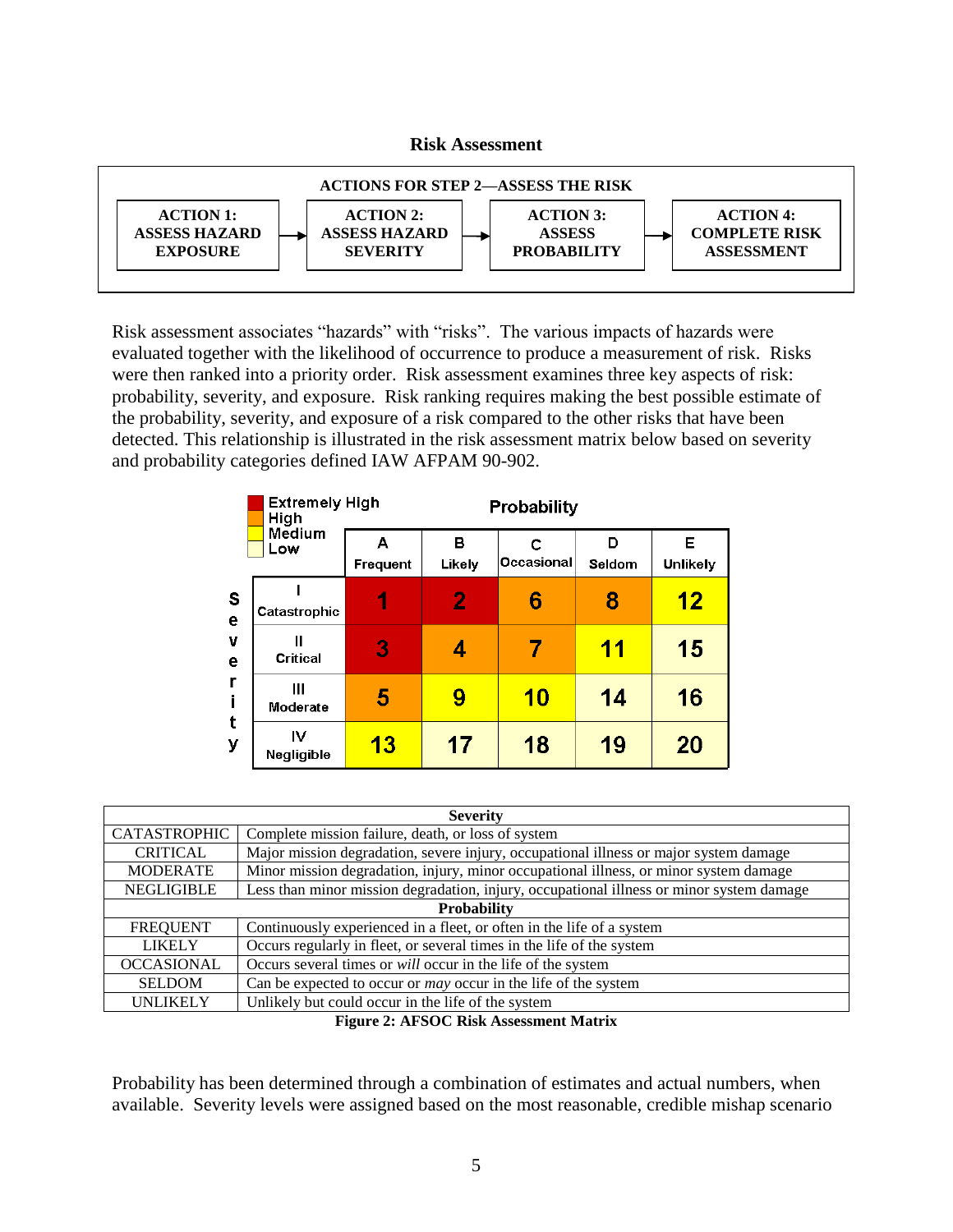involving the given hazard. Probabilities in this assessment are based on System Safety Assessments, USAF mishap reports, FAA mishap data, historical reports of Predator flight hours, and subject matter experts chosen for experience with the mission and hazards. Some source data is protected from disclosure through Safety privilege as specified in AFI 91-204 or through contractor proprietary data. Systems reliability requirements were reviewed and compared to historical mishap data. Weather analysis considered conditions that might alter flight routes or altitudes or impact mission effectiveness, and included flight mishaps where weather was a factor. Air traffic control surveillance and communication assessment is based on reported equipment reliability. Assigning a quantitative level of risk of a midair collision between a UAS and a civil aircraft is challenging due to the lack of a defined level of safety required and the lack of the sample size for flights conducted within restricted areas and military operating areas in CONUS, there are relatively low numbers of reported mid-air or near mid-air events. A qualitative probability may be derived from research, analysis, and evaluation of historical safety data from similar missions and systems. Actual probabilities are influenced by mitigating procedures already in place.

The most significant hazard considered during this assessment is the potential for midair collision between an Unmanned Aircraft and other air traffic. The probability of exposure to midair collision risk associated with operations in the vicinity of Cannon AFB and R-5104A must be assessed relative to exposure to similar risk in the entire National Airspace System (NAS). This approach was chosen for several reasons. First, the limited scope of Predator operations at Cannon AFB represents a very small sample size and does not accurately represent the hazard to general aviation. Second, the burden of proof for COA approval rests on the ability to provide an "equivalent level of safety" expressed in FAA Order 7610.4M as "comparable to seeand-avoid requirements for manned aircraft." See-and-avoid is the overarching responsibility of each person operating an aircraft in accordance with 14 CFR Part 91. A valid comparison must include the relative level of exposure to the risk of midair collision to General Aviation or Commercial Carriers in the NAS. Third, this approach is consistent with previous research on hazards associated with integrating UASs into the NAS, including modeling and simulation based on accepted research methods and documented proposed mitigation options. Finally, this analysis will provide a baseline for future assessments.

The NAS infrastructure includes all federal airways, navigational aids, airports, surveillance, and air traffic control service facilities and the procedures, regulations, and personnel comprising the United States air transportation system. The system is governed by law and 14 CFR, which address both the design and operation of aircraft within the system.

The FAA System Safety Handbook (SSH) identifies levels of likelihood and severity similar to Mil Standard 882 and the AFSOC Risk Assessment matrix. The FAA also addresses likelihood of (failure) occurrence in advisory circulars for various types of aircraft, but the definitions for likelihood vary by aircraft type. The SSH and both Part 23 and Part 25 severity definitions range from probable to extremely improbable, but the numerical values assigned to those definitions is not consistent. The most restrictive values are contained in the SSH.

Using the AFSOC matrix, the unmitigated risk of midair collision is assessed as "High." A midair collision could potentially result in loss of an aircraft, UAS, or a fatality, and may reasonably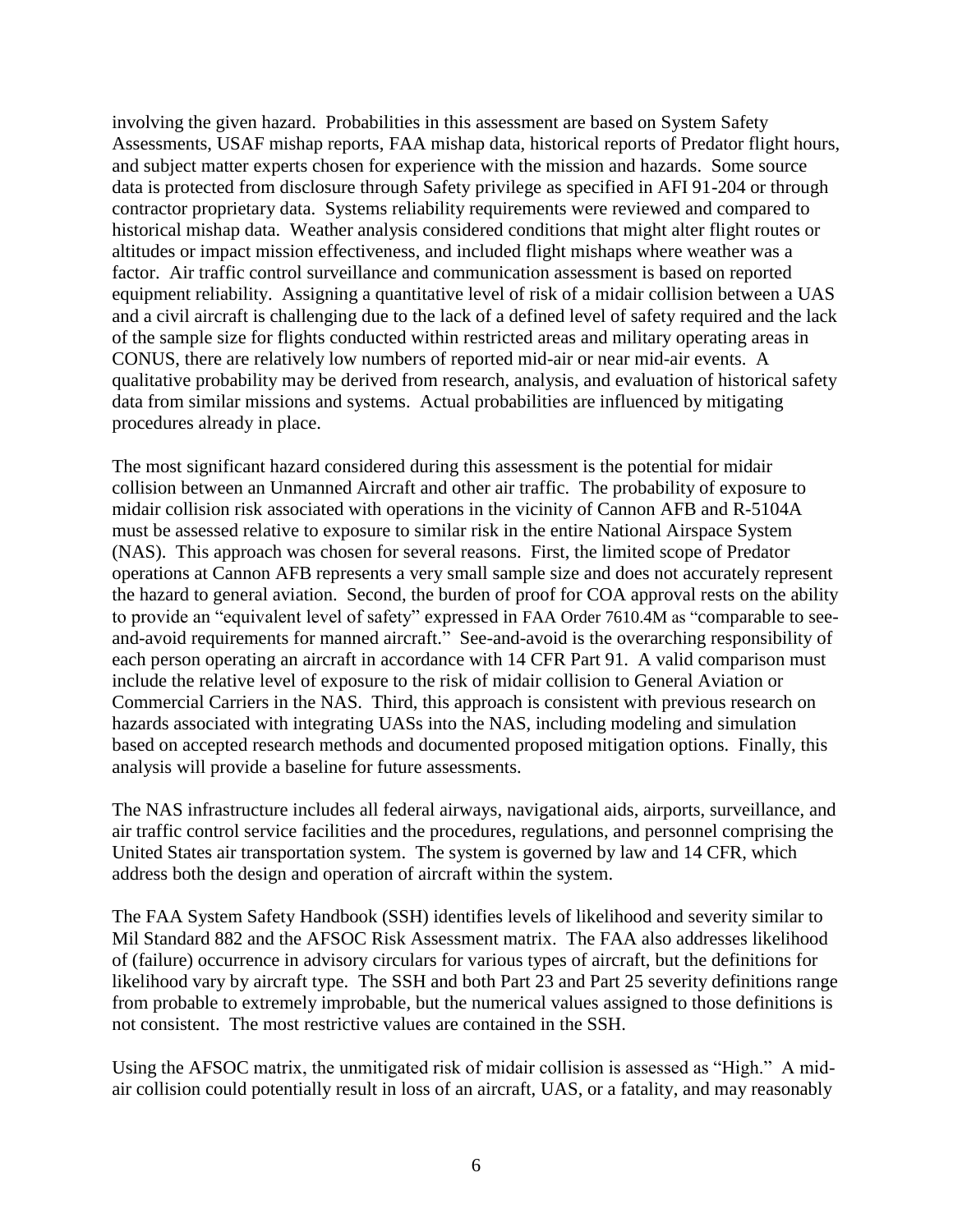be expected to occur within the life of the system. Comparing the AFSOC matrix definitions to the SSH, equates to a classification of extremely remote, since the event could result in fatalities or loss of a system, and may occur in the life of an entire system or fleet. The FAA SSH assigns a numerical value to this classification as less than  $10^{-7}$ .

One recent study by Roland Weibel and R. John Hansmann entitled "Safety Considerations for Operation of Unmanned Aerial Aircrafts in the National Airspace System" examined NTSB midair collision data for general aviation and air carrier aircraft to establish a baseline for comparison. That data, based on a review of midair collision data over 10 years, from 1991- 2002, indicated that "general aviation has experienced midair collision rates on the order of 5 x  $10^{-7}$ , with a decline to 2 x  $10^{-7}$  collisions per hour of operation over the last two years of the sample."<sup>1</sup>

The same study performed a quantitative analysis to examine comparative risk for UAS operations in the NAS. While there is still no regulatory standard guidance for a required level of safety for UASs, this analysis helps to assess an equivalent level of safety and to provide a basis of comparison for mitigation. Weibel's analysis used a gas collision model to determine the expected number of collisions per flight hour. Flight operations were examined in the airspace as a whole, from surface to 50,000 ft, including jet routes and victor airways. Manned aircraft avoid midair collision through combination of air traffic control separation and pilot ability to see and avoid other aircraft. However, the model assumed no traffic avoidance maneuvering and no positive control. The study identified a baseline level of safety and/or expected risk of midair collision on the order of  $10^{-5}$  collisions per hour on major flight levels and on airways, and off major flight levels and off airways of  $10^{-7}$  collisions per hour. The model suggested that "without mitigation, the ambient collision risk is on the order of  $10^{-7}$ , which is the currently experienced rate of midair collisions in general aviation aircraft.<sup>"2</sup>

A review of Predator mishap reports from FY 2007 from the Air Force Safety Automated System (AFSAS) 8 Class E Hazardous Air Traffic Reports (HATRs) attachment 3. All HATR events occurred during deployed operations where the operating restrictions and procedural mitigation measures identified in section three of this report were not in place. These 8 incidents occurred over a period of 79,177 flying hours. Further analysis of these incidents reveals that all occurred in congested airspace. 4 HATRs were attributed to task saturation of air traffic controllers, 2 were attributed to poor radio coverage, and 2 were attributed to UAS pilot error. Of the two pilot errors, both occurred during inclement weather that would have precluded operations in a non-combat environment. These findings are important factors in conjunction with the uncongested nature of operations in the vicinity of the proposed corridor, low task saturation of airspace controllers, excellent radio and radar coverage of the area, and conservative local operating weather directives in place locally at Cannon AFB.

The review of research material, midair collision modeling, mishap history and procedural guidance supports the assessment for the *unmitigated* risk of midair collision. UAS operations are exposed to the same overall (ambient) collision risk and ATC separation as other aircraft operating in the NAS. Where mitigation measures are in place, there have been no recorded traffic conflicts meeting reporting criteria, while general aviation aircraft have experienced midair collisions on the order of  $10^{-7}$ . A target level of safety remains undefined due to lack of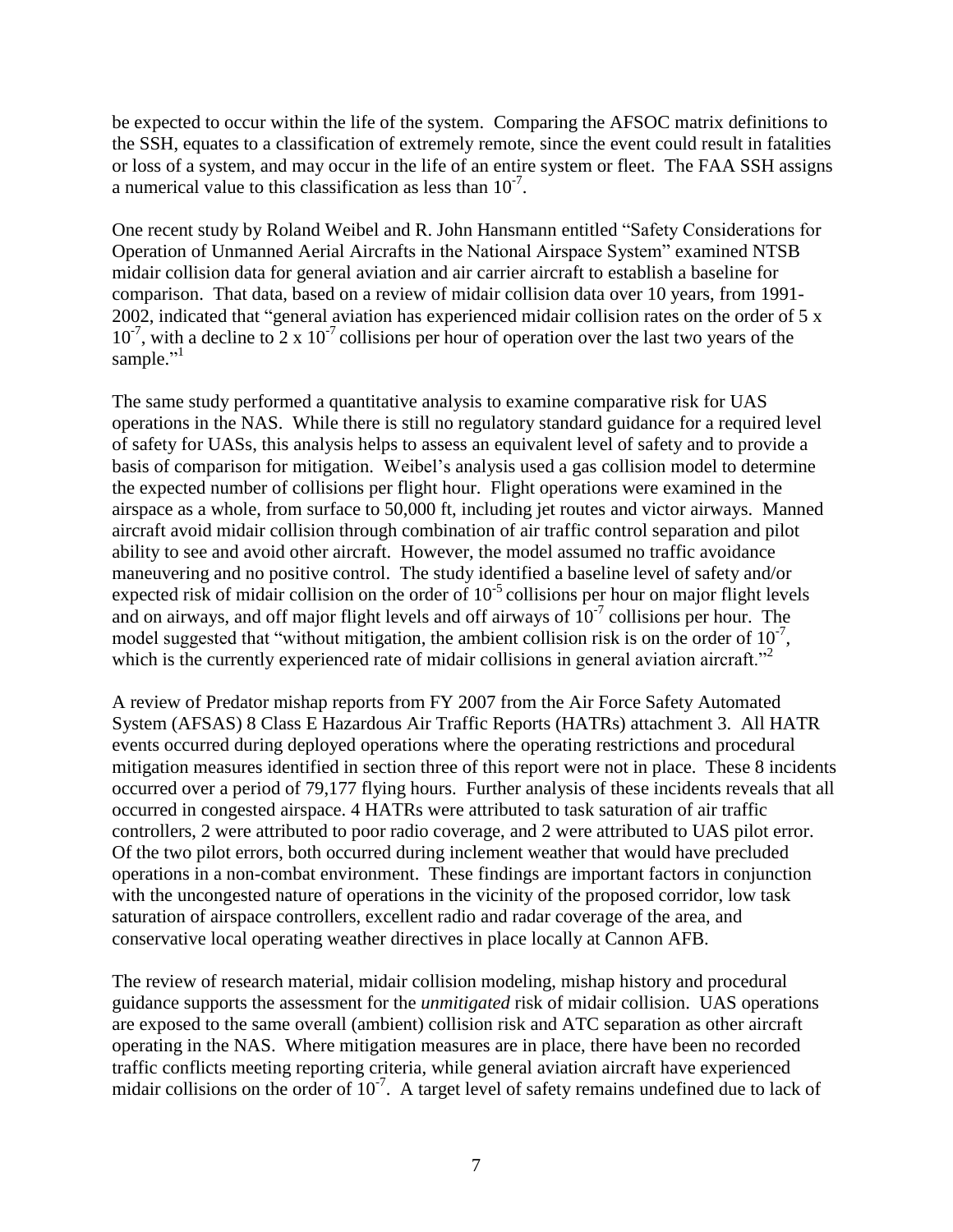regulatory guidance; however, the data supports the statement that the risk of a midair collision between a UAS and a civilian aircraft is within the most restrictive FAA guidance from the SSH on the target level of safety for hazardous events. Using the FAA definitions, this data equates to a level of likelihood of "Extremely Remote." Mitigation measures will further decrease likelihood of occurrence.

The product of the risk assessment process is a prioritized list of hazards and corresponding levels of risk (Table 2). Risks were ranked from most serious to least serious and labeled with their significance to show relative priority of the risks and their individual significance in relation to the overall objective of addressing the potential for midair collision.

| <b>Risk Assessment</b>                    |                    |                 |                   |  |
|-------------------------------------------|--------------------|-----------------|-------------------|--|
| <b>HAZARD</b>                             | <b>PROBABILITY</b> | <b>SEVERITY</b> | <b>RISK LEVEL</b> |  |
| 1. Conflict with other traffic            | Seldom             | Catastrophic    | High(8)           |  |
| 2. Conflict during execution of lost link | Seldom             | Catastrophic    | High(8)           |  |
| procedures                                |                    |                 |                   |  |
| 3. Weather/Wind/Icing                     | Occasional         | Critical        | High(7)           |  |
| 4. Failure of Command Link                | Likely             | Moderate        | Medium $(9)$      |  |
| 5. UAS Mechanical failure                 | Seldom             | Critical        | Medium $(11)$     |  |
| 6. UAS Software failure                   | Seldom             | Critical        | Medium $(11)$     |  |
| 7. Failure of Air Traffic Control Radar   | Seldom             | Moderate        | Low $(14)$        |  |
| 8. Failure of Air Traffic Control         | Seldom             | Moderate        | Low $(14)$        |  |
| Communications                            |                    |                 |                   |  |
| 9. Improper Route                         | Seldom             | Moderate        | Low $(14)$        |  |
| Planning/Scheduling                       |                    |                 |                   |  |
| 10. Improper Mission Plan                 | Unlikely           | Critical        | Low $(15)$        |  |
| development                               |                    |                 |                   |  |
| 11. UAS systems failures                  | Unlikely           | Critical        | Low $(15)$        |  |
| 12. Improper Command link settings        | Unlikely           | Critical        | Low $(15)$        |  |
| 13. Improper Communication system         | Unlikely           | Critical        | Low $(15)$        |  |
| settings                                  |                    |                 |                   |  |
| 14. Inadequate Information display        | Unlikely           | Critical        | Low $(15)$        |  |
| systems                                   |                    |                 |                   |  |
| 15. Position error                        | Unlikely           | Moderate        | Low $(16)$        |  |

Table 2: Risk Assessment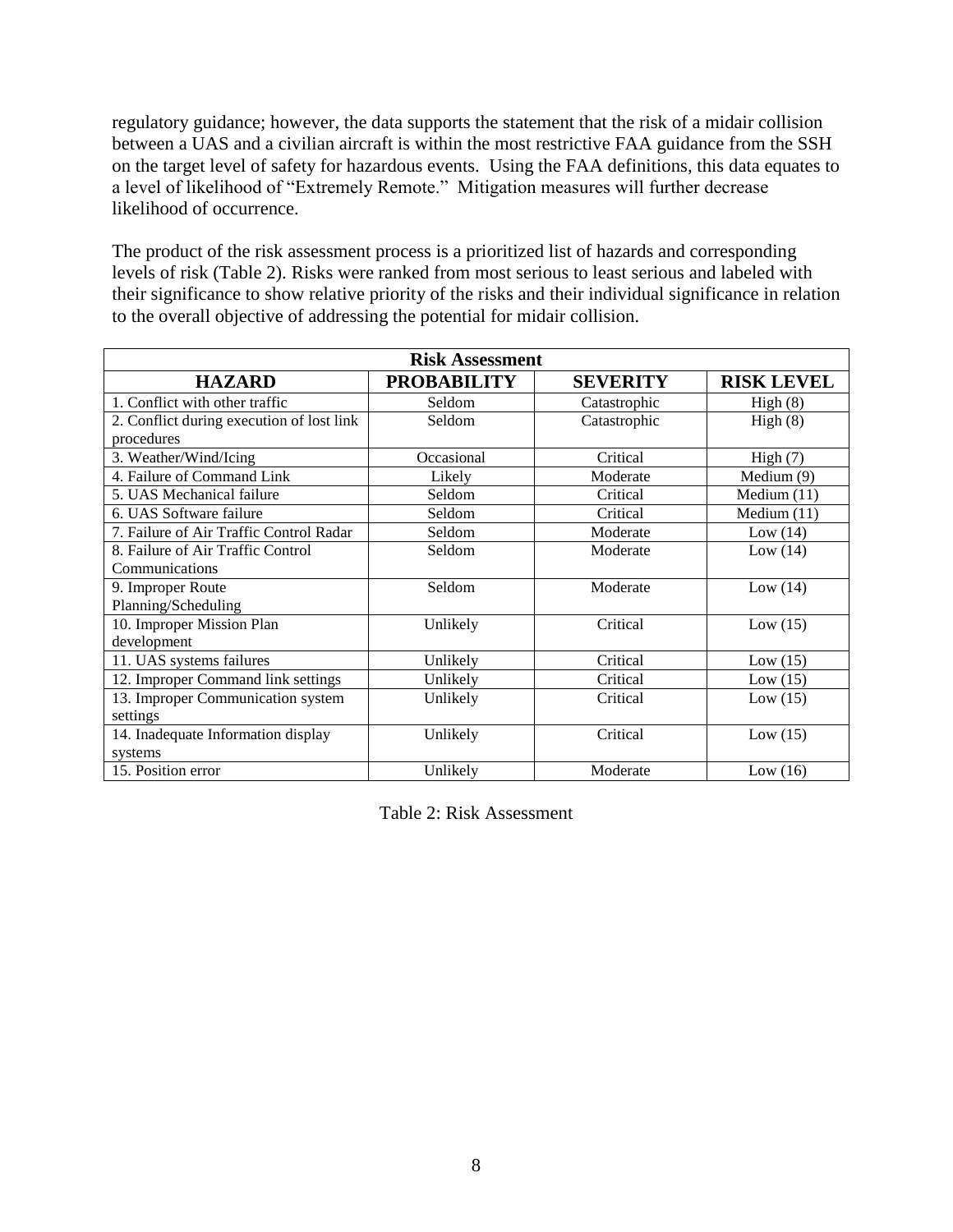### **Analysis of Controls and Mitigations**

#### **ACTIONS FOR STEP 3—ANALYZE CONTROL MEASURES**



Risk control options include: *rejection, avoidance, delay, transference, spreading, compensation,* and *reduction*. *Rejection* of risk is an option if the overall cost of the risk outweighs potential mission benefits. *Avoiding* risk altogether is not feasible due to mission importance. It is possible to avoid specific risks through scheduling or limiting operations to specific areas. *Delaying* risk may be an option while waiting on affordable and available technology integrating UAS operations into the NAS. In this situation, there is a need to continue conducting operations; delaying risk is not feasible. *Transference* of risk does not apply to this case, since the specified risk only applies to the two entities that might be involved in a potential midair collision. Risk may be *spread* out by either increasing the exposure distance or by lengthening the time between exposure events. The number of events will be driven by the number of sorties scheduled and sortie duration. There are mitigation options available in the remaining categories of compensation and reduction. *Compensation* measures include redundant capabilities that can be used to reduce risk resulting from the inability to see and avoid. *Risk reduction* involves targeting the individual components of risk: probability, severity, or exposure. The desired order of precedence from AFMAN 90-902 for dealing with hazards and reducing the resulting risks is to *Plan or Design for Minimum Risk, Incorporate Safety Devices, Provide Warning Devices, and Develop Procedures and Training*.

Some mitigation options begin within the category of planning or designing for minimum risk. As tools have become available to improve awareness of crew in the Ground Control Station (GCS), these tools have been integrated into operating procedures. In accordance with standard risk management practices, where it is impractical to eliminate hazards through design or to reduce the associated risk with safety and warning devices, procedures and training have been used. These practices together with technological solutions continue to be part of the risk management equation for Predator operations.

Significant mitigation measures will be implemented for UAS operations at Cannon AFB and R-5104A . The mitigation measures that follow are supported by recommendations from other studies on operating UASs in the NAS. The specific risk reduction efforts discussed address probability and exposure, and include operating restrictions, procedural separation, and use of technological solutions to compensate for deficiencies in the ability to see and avoid.

**Compensation** includes the use of technological solutions to "compensate" for the lack of ability to see and avoid. These include use of on board sensors (video and IR), ground based radar, and ground observers. The UAS will not fly unless two independent video sources are functioning. Procedures are in place to slew sensors to search in response to traffic advisories. Predator has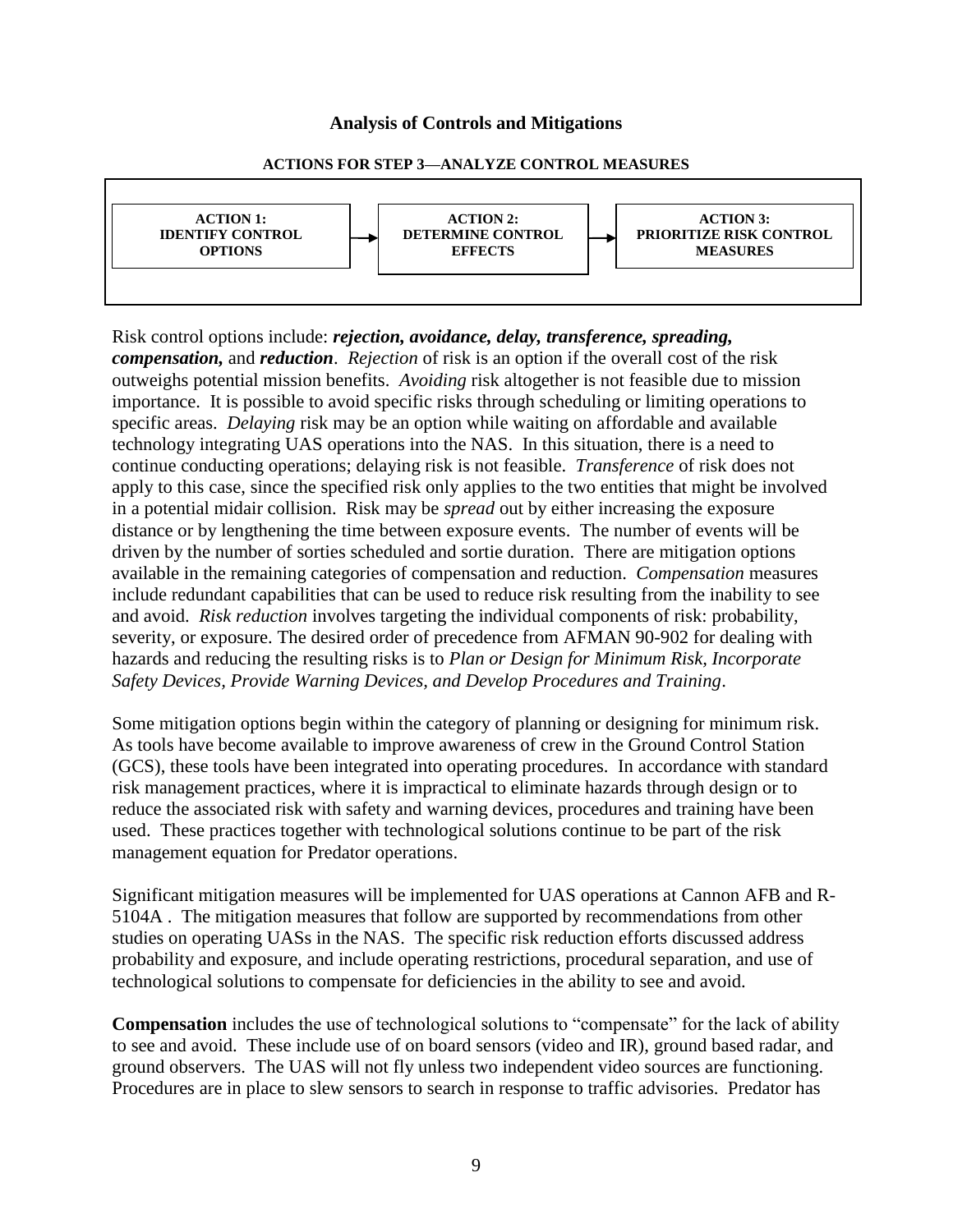ability to use sensors to detect traffic. Robust compensation includes codifying use of sensors during mission segments or phases of flight.

**Risk Reduction** options include combinations of operating restrictions, procedural separation, and incorporation of specified procedures and training.

**Operating restrictions** limit UAS operations to the restricted airspace and transition corridor. UAS's will operate away from airways and airports, and away from densely populated areas and roadways. These options effectively reduce the exposure of risk to other aircraft, since midair collision risk is proportional to traffic density.

All corridor transits made by UAS traffic to and from Cannon AFB and Melrose range will be made in accordance with FAA special provisions to ensure "see and avoid" criteria are met. On 8 July 2008, AFSOC/A3U in conjunction with AFSOC/SEF conducted a live rehearsal of this procedure using two light fixed-wing aircraft comparable in size and characteristics to the Predator . The rehearsal was conducted during day and night-time conditions using 5 ground observers separated 4 NMs apart (including Cannon AFB tower). The observers were able to successfully maintain visual contact with the simulated UAS and another aircraft that was acting as the conflicting aircraft during transit across the proposed corridor. This rehearsal was considered equally successful during both day and night-time rehearsals and complied with all FAA guidelines governing the use of ground observers (attachment 1).

A survey of radar observed air traffic (IFR and VFR) that crossed through or over the proposed corridor was conducted by Cannon Radar Approach Control (RAPCON) from 17 March 2008 thru 25 July 2008 (attachment 2). The block altitudes proposed for the corridor are 7300' – 8300' MSL (3000' – 4000' AGL). Data from the survey shows 29 aircraft were observed between 7000' – 9000' MSL during the four month survey. Of all the aircraft documented in the survey, only two did not have transponders and these two were primary radar only.

**Procedural separation** includes all the tools available to separate UASs from other traffic. In addition to conducting operations under positive radar and radio contact, this group of tools includes the Air Traffic Control and UAS equipment that must be functional to ensure flight operations are adequately monitored. Additionally, the UAS will be able to execute and comply with instructions. UAS flights are constantly monitored by a dedicated Cannon AFB RAPCON controller from takeoff to entry within R-5104A. Procedural separation also includes subsets of the actions to be taken during lost link scenarios when the UAS will not respond to instructions, but will follow a predetermined and predictable sequence of events. Lost link procedures are specified in the COA applications. Although the Predator will not respond to commands while lost link, it will proceed directly to published lost link orbits within restricted airspace R-5104A/B. Cannon RAPCON will ensure civilian traffic receives necessary traffic advisories.

Additional procedural **risk reduction** actions are available. In situations where risk cannot be eliminated by design, procedural risk reduction can significantly reduce exposure to risk. Many procedures are already institutionalized, but presented for documentation. Procedural mitigation includes USAF aircrew training, evaluation, and operational procedures in Air Force Instruction 11-202 Volumes 1, 2, and 3. Specific MQ-1 Predator guidance is further refined in Air Force Instructions 11-2MQ-1 Volume 2, and 11-2RQ-1 Volumes 1 and 3. Aircrews are trained to high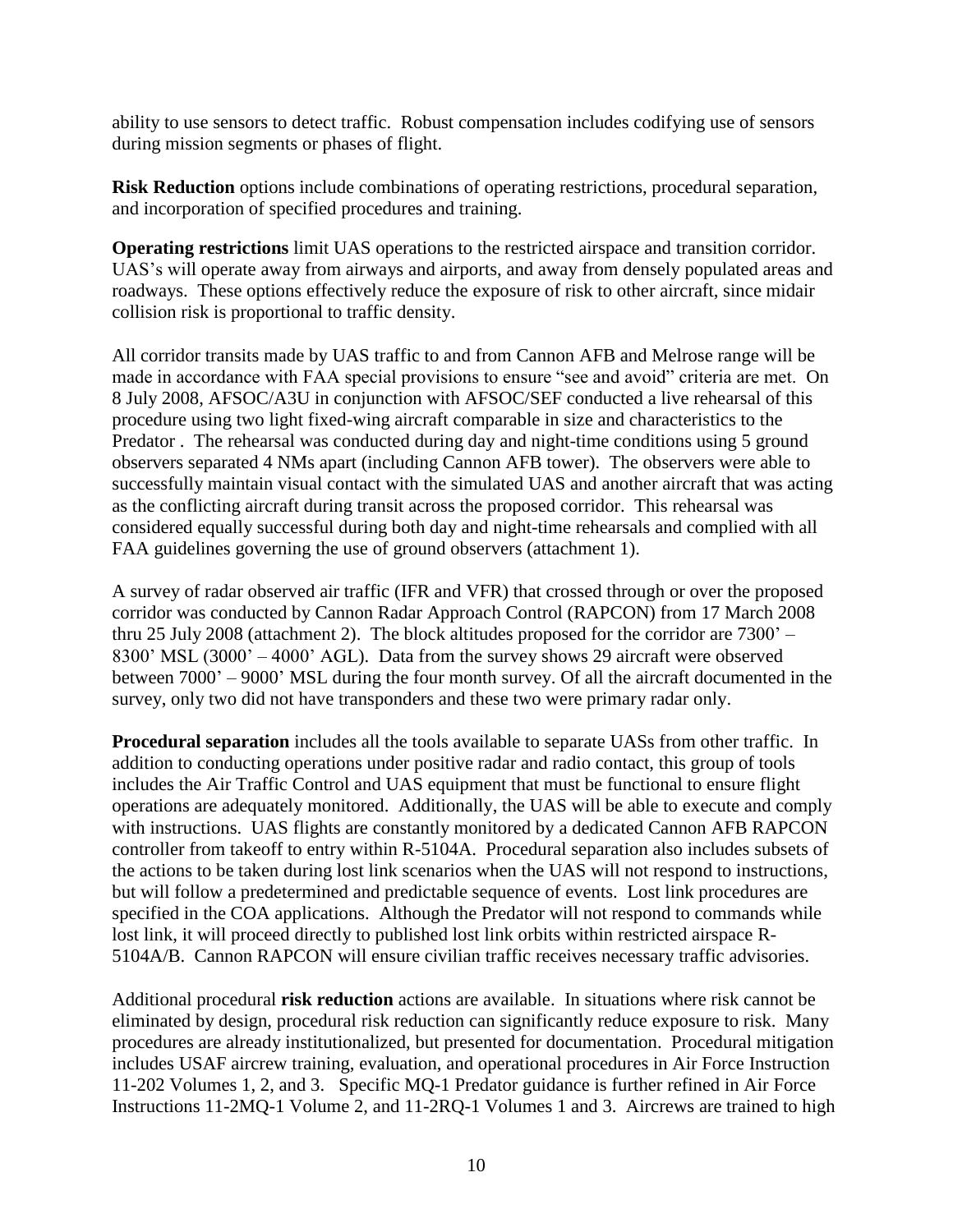standards and evaluated periodically to ensure compliance with these standards. Additionally, USAF MQ-1 crews follow all USAF aircrew operational procedures.

Missions are scheduled and briefed in accordance with prescribed standard operating procedures. Pre-mission checklist requirements are in place identifying hazard numbers 11-15 in Table 2 prior to launch, effectively preventing them from becoming *in flight hazards*. For example, preflight inspection criteria and system (aircraft and ground control station) diagnostic checks identify malfunctions causing a mission abort or mission change. Command link settings and mission plans are reviewed prior to launch to ensure proper configuration management of flight critical parameters. All display malfunctions must be corrected prior to launch. Software or hardware anomalies in the aircraft or ground station which cannot be rectified will result in a mission abort prior to launch. The self diagnostic capability of the MQ-1 system virtually eliminates the possibility of an aircrew embarking on a mission with a known malfunction.

UAS activity will be announced through the military NOTAM system, published in the Southwest U.S. Airport/Facility Directory, and annotated in advisories noted on the Albuquerque Sectional chart. To ensure operations are completely monitored, Cannon AFB RAPCON will radar control the flights from Cannon AFB to R-5104A. Redundant systems provide 100% radar and communications coverage, as verified through flight checks. In the extremely unlikely event of a total communications failure, the UAS has the added advantage of communications via telephone.

Due to long mission durations and limited airfield options, the effects of adverse weather must be addressed. Weather minimums are specified in AFI 11-2MQ-1 Volume 2. When weather conditions preclude complying with procedures specified above, missions will be aborted or cancelled prior to launch.

Collision risk can be mitigated through active safety programs. An aggressive mid-air Collision Avoidance (MACA) program reduces risk by providing accurate information to the civilian flying community on the hazards particular to their location. The Cannon MACA program includes procedures to achieve personal contact with owners of gliders and balloons, as well as schools and rental facilities, to ensure local aviators are informed of potential UAS operations.

These risk mitigation measures will not *eliminate* the potential for a midair collision. As per the risk assessment guidance in FAAO 8040 and AFMAN 90-902, assessments may be qualitative as well as quantitative. Research data suggests that the ambient level of risk of a midair collision is on the order of 10<sup>-7</sup> and this is the currently experienced rate of midair collisions in general aviation. Actual traffic counts and Predator sortie numbers within the area between Melrose R-5104A and Cannon AFB Class D along with conservative assumptions used in the research data suggest the unmitigated risk of a midair collision between a Predator and a civilian aircraft is much lower. The combination of methods including mission planning, operating restrictions, procedural separation (including lost link scenarios and procedures), technological compensation, and procedural mitigation measures drive residual risk of collision of a Predator with a civilian aircraft to an even lower level, well within the "extremely remote" classification. The potential loss of an aircraft, UAS, or fatality cannot be assessed at a level less than catastrophic. However, mitigation methods are available to target the likelihood of occurrence,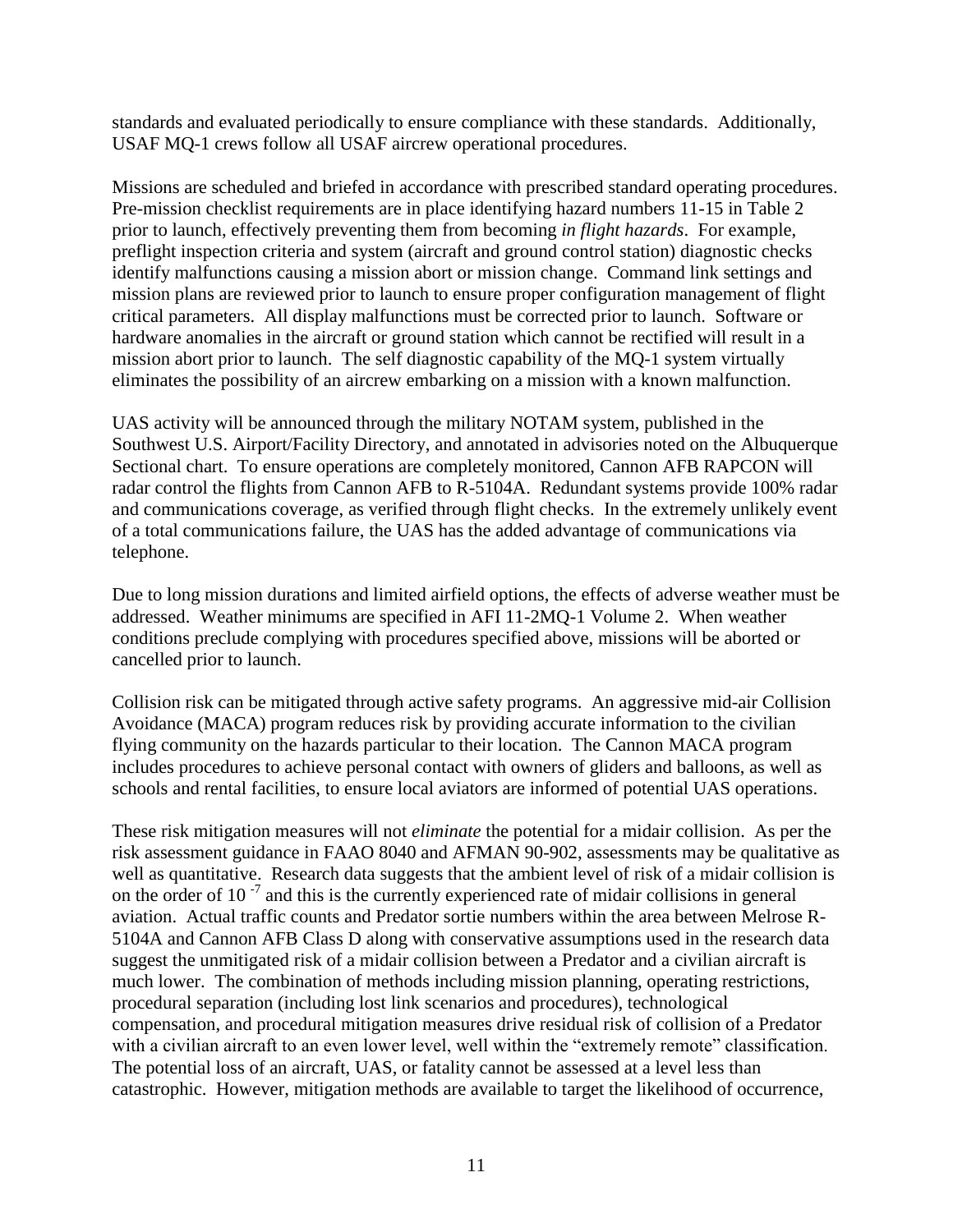and if applied together will result in a probability of "unlikely." Based on existing criteria, the identified mitigation measures can reasonably be expected to reduce the overall risk to a level of *Medium*. Implementing these mitigation measures together will ensure the key risks have been identified and mitigated to an acceptable level.

| <b>ACTIONS FOR STEP 4—MAKE CONTROL DECISION</b> |                                                 |  |                                               |  |
|-------------------------------------------------|-------------------------------------------------|--|-----------------------------------------------|--|
|                                                 | <b>ACTION 1:</b><br><b>SELECT RISK CONTROLS</b> |  | <b>ACTION 2:</b><br><b>MAKE RISK DECISION</b> |  |

**Selection of Controls and Mitigations**

Control decisions involve two major dimensions: the selection of the risk controls and the decision whether or not to accept the residual risk after applying all practical risk controls. This assessment identified a potential risk of midair collision between an Unmanned Aerial Aircraft and another aircraft based on previous studies and mathematical models. The assessment also concluded that the combination of population density, distance from jet routes, victor routes, and local flyways and neighboring restricted areas drives the localized risk for a potential midair collision to a level well below  $10^{-7}$  consistent with an acceptable level of safety in both the FAA System Safety Handbook and Mil Std 882. The *unmitigated* risk equates to a level of "High" IAW the AFSOC risk assessment matrix. This level of risk is commonly experienced in daily Air Force operations and is appropriately accepted at the Operations Group Command level. The assessment identified several risk mitigation tools already in use, as well as some to be reviewed for future use. These mitigation measures drive residual risk to a level of "Medium," which is an appropriate level of risk to be accepted at the Squadron Command level. Based on the information presented, the decision maker has the following options:

- 1. Accept residual risk associated with flying in the proposed corridor.
- 2. Reject the residual risk and discontinue Predator operations in other than the Class D airspace overlying Cannon AFB.

In conjunction with either option, implementation of the following compensation and risk reduction measures should be documented.

## **Compensation:**

- 1. Continue use of on board sensors, ground based radar, and ground observers.
- 2. Continue current procedures to slew sensors to search in response to traffic advisories.
- 3. Continue to ensure Cannon RAPCON controllers have communications with all observed radar traffic, Primary and Secondary, within a 20 NM box prior to releasing the UA into the corridor.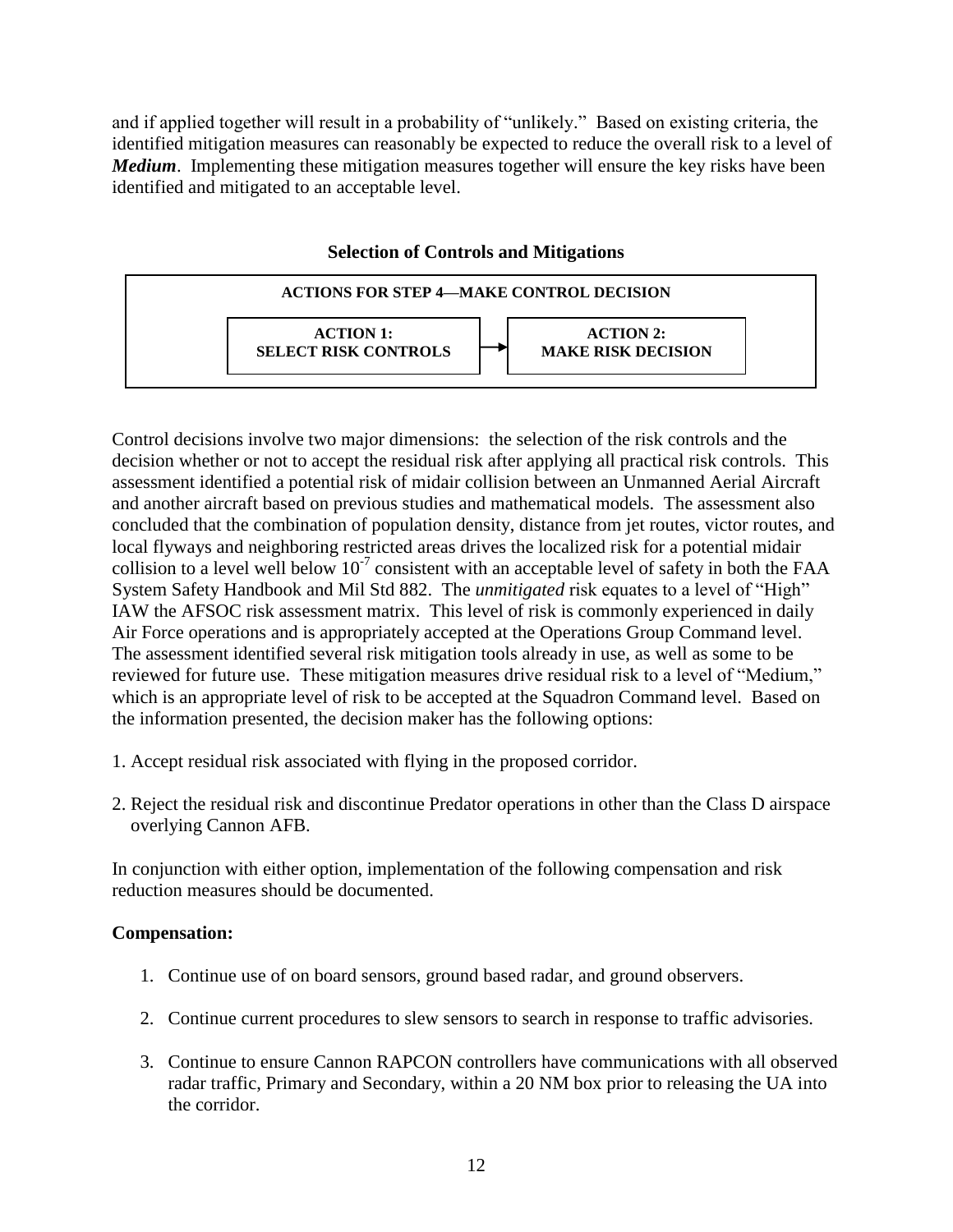- 4. Continue to use the UA IR sensor to verify no traffic in the corridor prior to entering the corridor.
- 5. Continue to use ground observers to verify no observed traffic within the corridor prior to releasing the UA into the corridor.

**Risk Reduction:** (operating restrictions, procedural separation, procedures and training)

- 1. Continue to limit UAS operations to restricted airspace, Class A airspace, Class D, and in accordance with proposed corridor operations with specific routes and altitudes within areas of verified radio and radar coverage, away from airways and airports, and away from densely populated areas.
- 2. Continue to use all tools available to procedurally separate UASs from other traffic.
- 3. Continue to monitor all UAS flights with a dedicated Cannon RAPCON controller.
- 4. Continue to follow lost link procedures as specified in the COA applications, to include proceeding directly to published lost link orbits within restricted airspace. If the Predator loses link while inside the corridor, Cannon AFB Radar controllers will ensure any potential conflicting traffic receives traffic advisories.
- 5. Continue to follow procedures specified in Air Force Instruction 11-202 Volumes 1, 2, 3, Air Force Instructions 11-2MQ-1 Volume 2, and 11-2RQ-1 Volumes 1, and 3.
- 6. Continue to announce UAS activity through the military NOTAM system, Southwest U.S. Airport/Facility Directory, and advisories on the Albuquerque Sectional chart.
- 7. Restrict UAS flights to Class A airspace, Restricted Airspace, Class D airspace, or airspace within the proposed corridor.
- 8. Continue the Midair Collision Avoidance (MACA) program efforts in place to achieve personal contact with glider and balloon owners in the local area.
- 9. Continue to operate at IFR altitudes within the corridor (8000' MSL to R-5104A; 7000' MSL from R-5104A to Cannon AFB when feasible.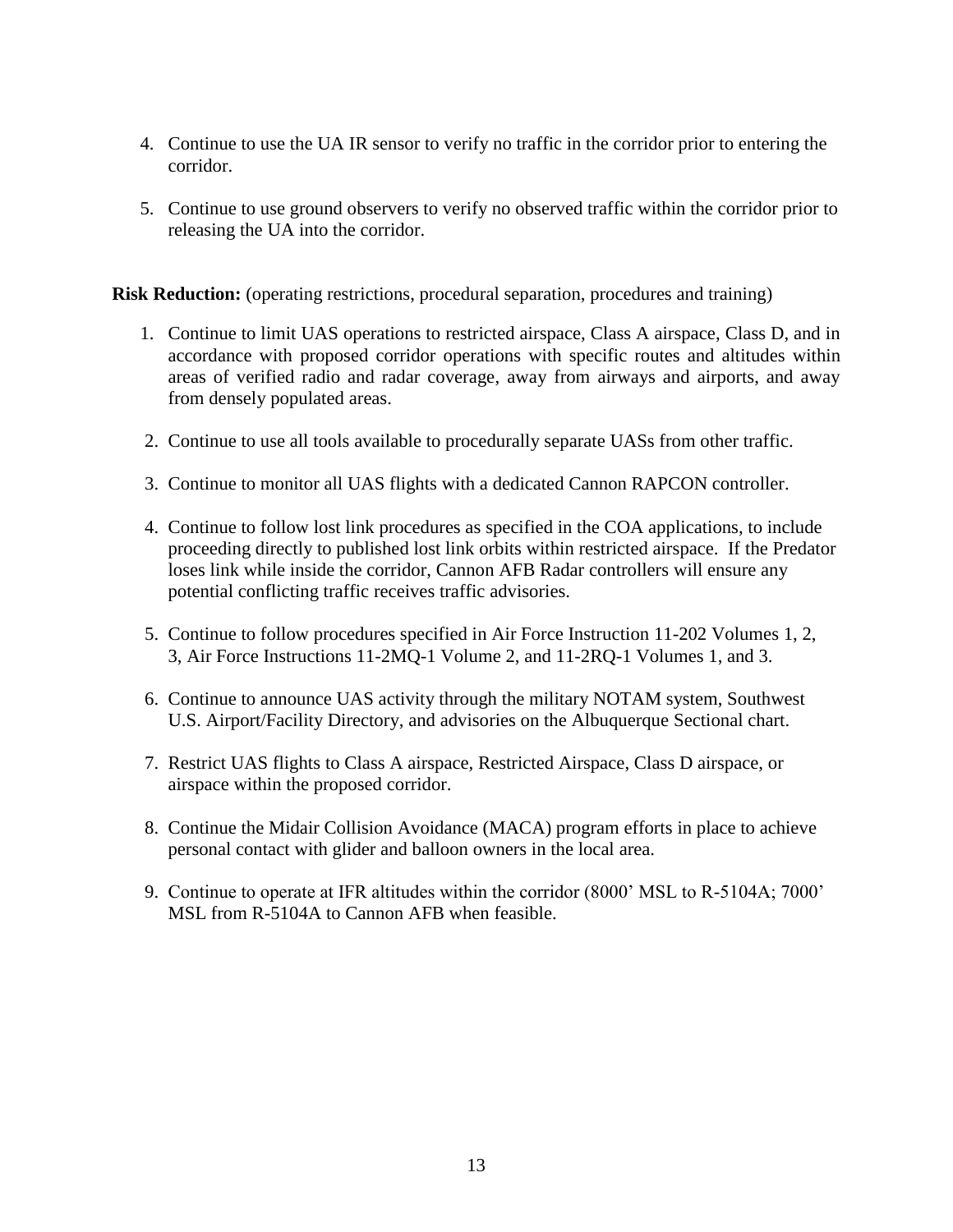### **Implementation of Controls and Mitigations**

| <b>ACTIONS FOR STEP 5—IMPLEMENT RISK CONTROLS</b>    |                                                                                                        |  |  |
|------------------------------------------------------|--------------------------------------------------------------------------------------------------------|--|--|
| <b>ACTION 1:</b><br><b>MAKE IMPLEMENTATION CLEAR</b> | <b>ACTION 2:</b><br><b>ACTION 3:</b><br><b>ESTABLISH ACCOUNTABILITY</b><br><b>PROVIDE SUPPORT</b><br>г |  |  |

Once risk control decisions are made, assets must be made available to implement the specific controls. Part of implementing control measures is informing the personnel of the risk management process results and subsequent decisions. Documentation of the risk management process facilitates risk communication and the rational processes behind risk management decisions. In this case, many of the recommended mitigation actions have already been implemented; therefore, this section serves primarily to document actions taken and provides a reference for further assessments.

## **Supervision and Review of Controls and Mitigations**



The sixth step of ORM, Supervise and Review, involves determination of the effectiveness of risk controls throughout the operation. This step involves three aspects: monitoring the effectiveness of risk controls, determining the need for further assessment of either all or a portion of the operation, and capturing lessons-learned, both positive and negative, so they may be a part of future activities of the same or similar type.

Predator operations should continue to be monitored to ensure the selected controls are effective and remain in place. Tracking mishap rates, reviewing mishap reports, and monitoring implementation of mishap recommendations will aid in assessing program health. Continued leadership emphasis will help ensure hazards are identified and reported through appropriate processes, including documentation through High Accident Potential (HAP) and Hazardous Air Traffic Reports (HATRs). Changes in operations requiring further assessment must be identified and addressed. New hazards affecting Predator operations should be assessed to determine whether they will affect the conclusions of this assessment. Anytime personnel, equipment, or mission tasking changes or new operations are anticipated in an environment not included in the initial risk analysis, the risks and control measures should be re-evaluated.

# **References**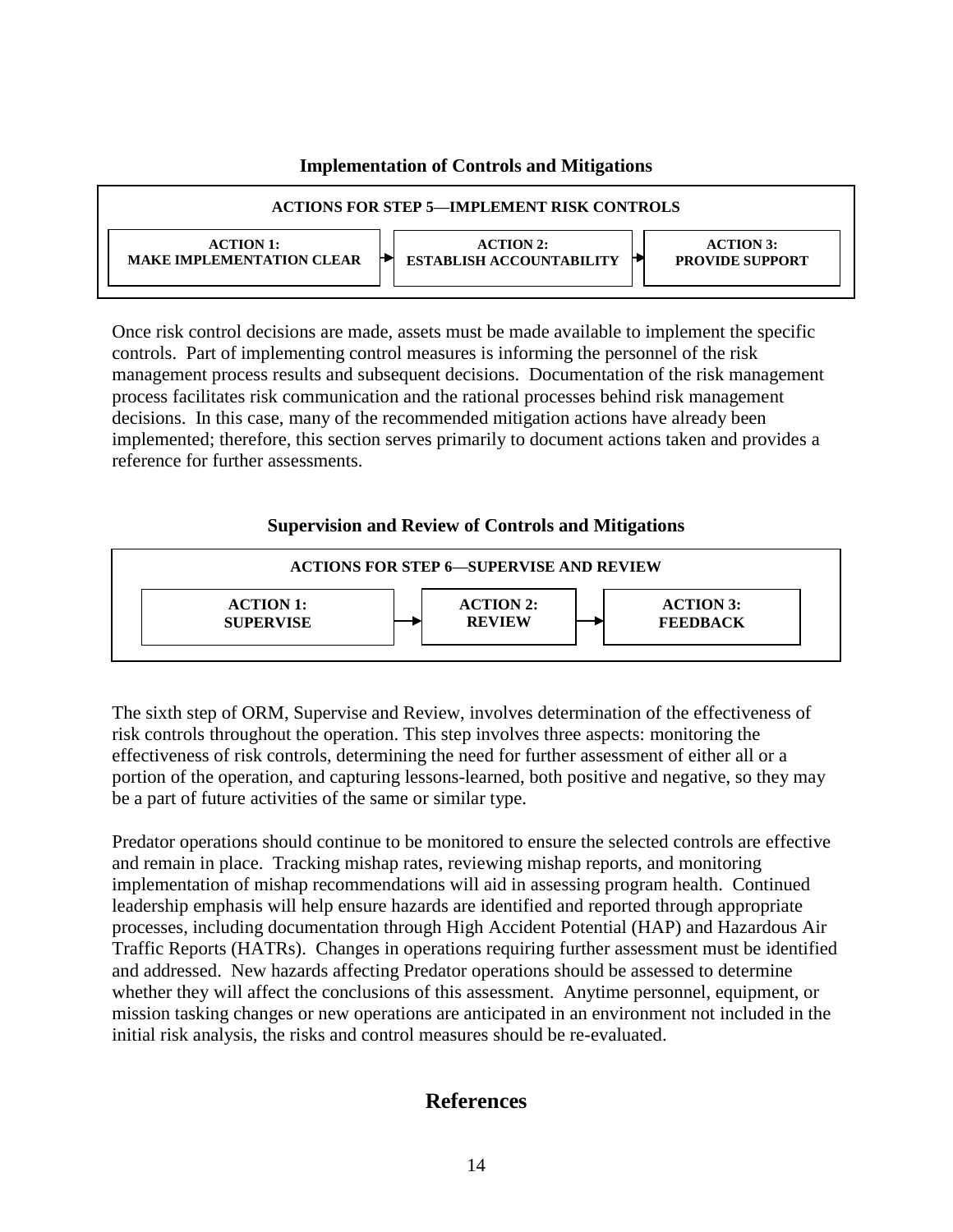Air Force Instruction (AFI) 11-202 Volume 1. *Aircrew Training.*17 May 2007.

Air Force Instruction (AFI) 11-202 Volume 2. *Aircrew Standardization/Evaluation Program.* 8 December 2006.

Air Force Instruction (AFI) 11-202 Volume 3. *General Flight Rules.* 5 April 2006.

Air Force Instruction (AFI) 11-2MQ-1 Volume 2. *MQ/RQ-1 Crew Evaluation Criteria.* 2 August 2005.

Air Force Instruction (AFI) 11-2MQ-1 Volume 1.*MQ-1 Crew Training.* 4 May 2007.

Air Force Instruction (AFI) 11-2MQ-1 Volume 3. *MQ-1 Operations Procedures.* 29 November 2007.

Air Force Instruction (AFI) 90-901. *Operational Risk Management*, 1 April 2000.

Air Force Pamphlet (AFP) 90-902. *Operational Risk Management (ORM) Guidelines and Tools,* 14 December 2000.

CFR Title 14 Chapter 1 Part 9. *General Operating and Flight Rules.* August 1989, as amended.

Department of Defense Military Standard 882D. *Standard Practice for System Safety.* 10 February 2000.

Federal Aviation Administration Advisory Circular AC 23.1309-1C. *Equipment, Systems, and Installation in Part 23 Airplanes.* March 1999.

Federal Aviation Administration. Order 7210.3V. *Facility Operation and Administration.* July 2007.

Federal Aviation Administration. Order 7610.4M. *Special Military Operations.* January 2007.

Federal Aviation Administration. Order 8040.4. *Safety Risk Management.* June 26 1998.

Federal Aviation Administration. Sy*stem Safety Handbook.* 30 December 2000.

Peterson, Mark E. *The UAV and the Current and Future Regulatory Construct for Integration into the National Airspace System.* Montreal, Quebec: Institute of Air and Space Law, McGill University, July 2005.

Range Commanders Council Document 323-99. *Range Safety Criteria for Unmanned Air Vehicles,* December 1999.

Weibel, Roland E. and R. John Hansman. *Safety Considerations for Operation of Unmanned Aerial Vehicles in the National Airspace System.* Report No. ICAT-2005-1. Cambridge, MA: MIT International Center for Air Transportation, March 2005.

Weibel, Roland E. and R. John Hansman Jr. *Safety Considerations for Operation of Different Classes of UAVs in the NAS.* AIAA-2005-6957, American Institute of Aeronautics and Astronautics Infotech@Aerospace Conference, Arlington, VA: Sept 2005.